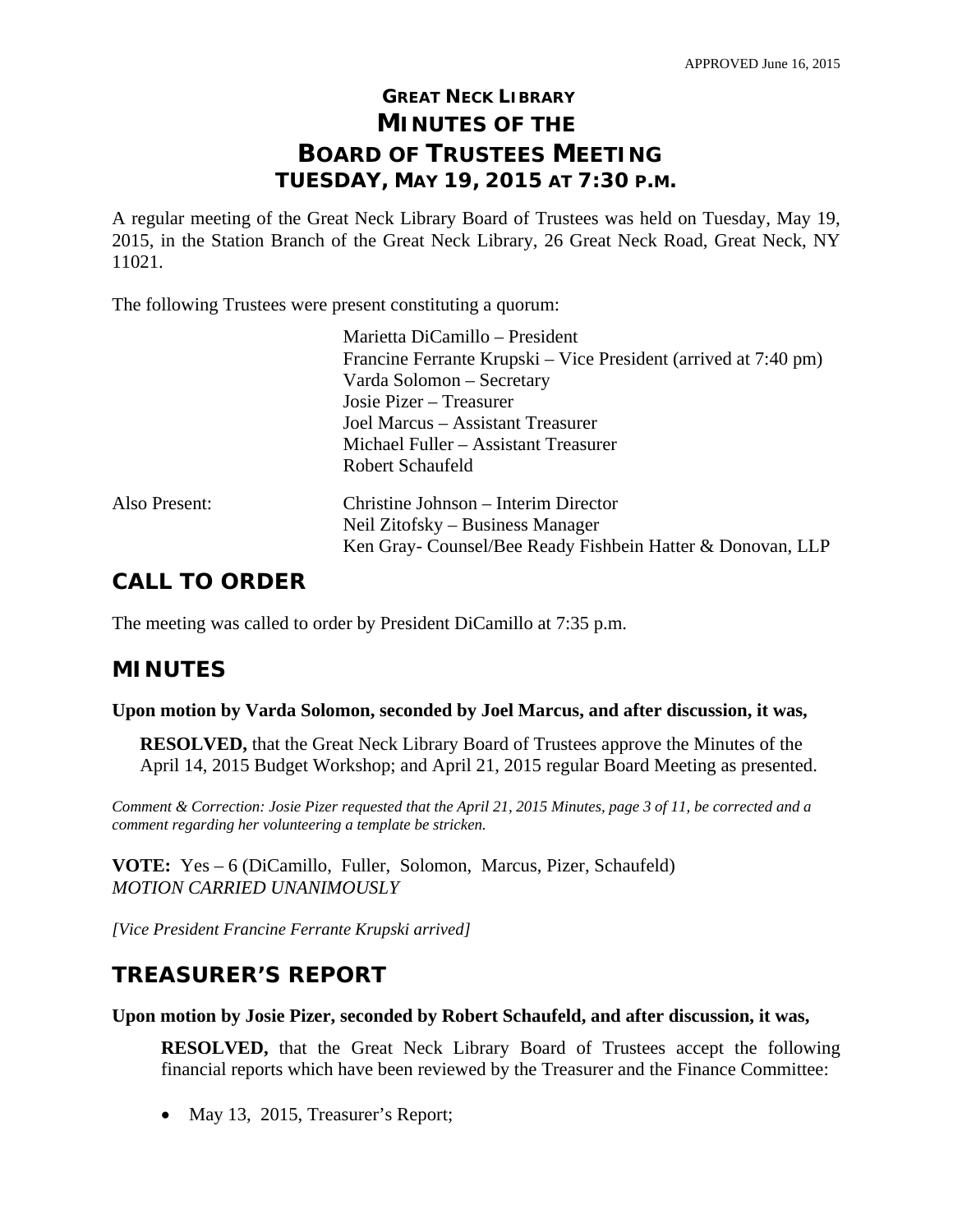Warrant dated April 18, 2015 through May 8, 2015, the sums set against their respective names, amounting in the aggregate to \$879,803.12;

\_\_\_\_\_\_\_\_\_\_\_\_\_\_\_\_\_\_\_\_\_\_\_\_\_\_\_\_\_\_\_\_\_\_\_\_\_\_\_\_\_\_\_\_\_\_\_\_\_\_\_\_\_\_\_\_\_\_\_\_\_\_\_\_\_\_\_\_\_\_

• Payroll Warrants for pay dates April 2, 2015, April 16, 2015 and April 30, 2015, which have been reviewed by the Treasurer, in the amounts of \$122,138.34, \$121,335.97 and \$130,077.69 respectively, for a total of \$373,552.00.

**VOTE:** Yes – 7 (DiCamillo, Ferrante Krupski, Solomon, Marcus, Pizer, Fuller, Schaufeld,) *MOTION CARRIED UNANIMOUSLY* 

## **PAYROLL CHANGES**

## **Upon motion by Josie Pizer, seconded by Varda Solomon, and after discussion, it was,**

**RESOLVED,** that the Great Neck Library Board of Trustees accept the Payroll Changes of April 20, 2015 through May 8, 2015 as presented, which have been reviewed by the Finance Committee.

**VOTE:** Yes – 7 (DiCamillo, Ferrante Krupski, Solomon, Marcus, Pizer, Fuller, Schaufeld) *MOTION CARRIED UNANIMOUSLY* 

## **REPORTS**

## **Branch Committee**

Trustee Fuller is planning on the next committee meeting for June. Lakeville Carpet- to be replaced. Board will vote on recommended vendor this evening.

## **Building Advisory Committee (BAC)**

President DiCamillo provided an update on the building project. The Town of North Hempstead has accepted our plans and we will have a Building Permit this Thursday. Construction will begin on Tuesday, May 26, 2015.

## **Grants**

Ms. Johnson reported that we are still awaiting an answer regarding the grant for the clerestory windows. She hopes to hear in early August.

## **Director Search Committee**

Trustee Ferrante Krupski reported that the committee held regular meetings, The Board will vote on the recommended contract tonight. She thanked the committee and staff for all their hard work and efforts with this project. Several board members noted that Trustee Ferrante Krupski had done an outstanding job of coordinating the committee's activities.

## **Long Range Planning**

Committee Chair Varda Solomon is planning on a committee meeting for mid-August.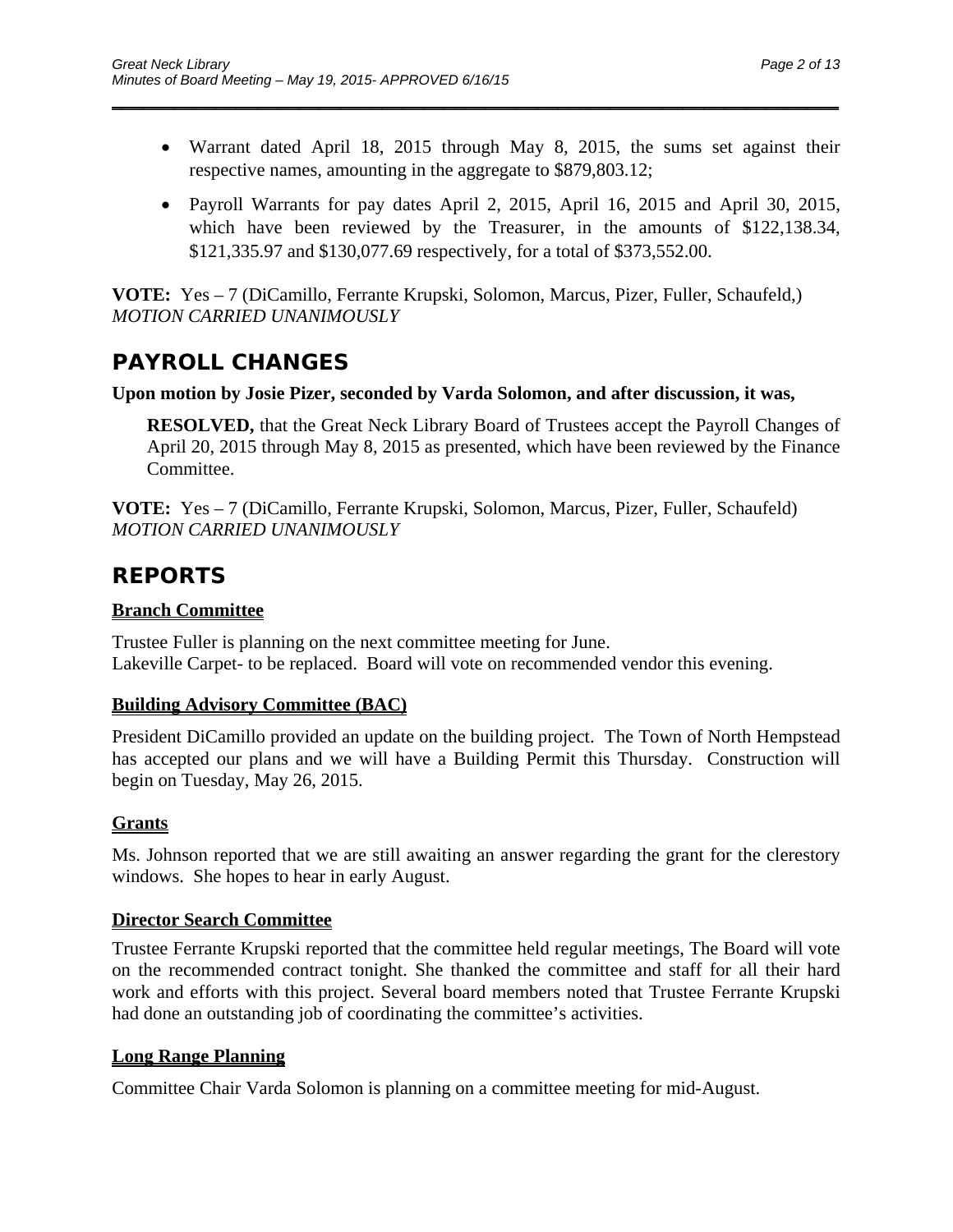## **Policy Committee**

Trustee Marcus reported that the Policy Committee expects to meet in June.

## **Programming Committee**

Committee Chair Varda Solomon reported that the committee met on May 12th.

Text of written report submitted by Varda Solomon, Committee Chair dated May 12, 2015 below:

\_\_\_\_\_\_\_\_\_\_\_\_\_\_\_\_\_\_\_\_\_\_\_\_\_\_\_\_\_\_\_\_\_\_\_\_\_\_\_\_\_\_\_\_\_\_\_\_\_\_\_\_\_\_\_\_\_\_\_\_\_\_\_\_\_\_\_\_\_\_

The Programming Committee had its second meeting on May 12th at the Station Branch. The following members of the committee were present: Marietta DiCamillo, Joel Marcus, Varda Solomon, Chris Johnson, Jonathan Aubrey, Debbie Feldman, Deidre Goode and Pam Levin. Absent with prior notice were: Margery Chodosch, Josie Pizer.

The following topics were discussed:

- 1. Vision statement We finalized our vision statement, and present it here. The Programming Committee will evaluate current Library programs, propose fresh approaches and establish new lines of communication. As a joint committee of staff and trustees, we will become a catalyst for productively and effectively addressing future programming needs and requirements. The Committee will develop and promote new publicity strategies and facilitate the creation of innovative programs for all members of the community.
- 2. Standardize metrics we reviewed the April Programs Statistics Report. The general feeling was that the new format showing cost and cost/participant was an improvement that could guide future planning.
- 3. Questionnaire We reviewed a Programming Questionnaire that the library used last year and another questionnaire that Joel Marcus developed. There was lively discussion on how to create a questionnaire that would be applicable to three very different populations: adults, young adults and children. After we learned that the results of last year's Programming questionnaire had been collated, we decided to defer work on this until we could review the data we already had. Chris Johnson will look for the database in Marjorie's files and report back to us at the next meeting.
- 4. Standardize publicity and "branding" We reviewed the work that Cindy Simeti had done on a new log and how it might look on flyers, stationery and business cards. This generated a discussion on aligning the logo with a rebranding campaign to create a newer image of the library. The committee's consensus:
	- a. We will recommend to the board that we seek the services of a professional. Chris Johnson will research companies.
	- b. The very general timeline is to coordinate the launch of the new branding with re-opening of the new building; so we have time to do this.
	- c. Until a new logo is established, we should continue to promote the existing GNL logo on all items distributed to the public – newsletter, flyer, bookmarks, etc.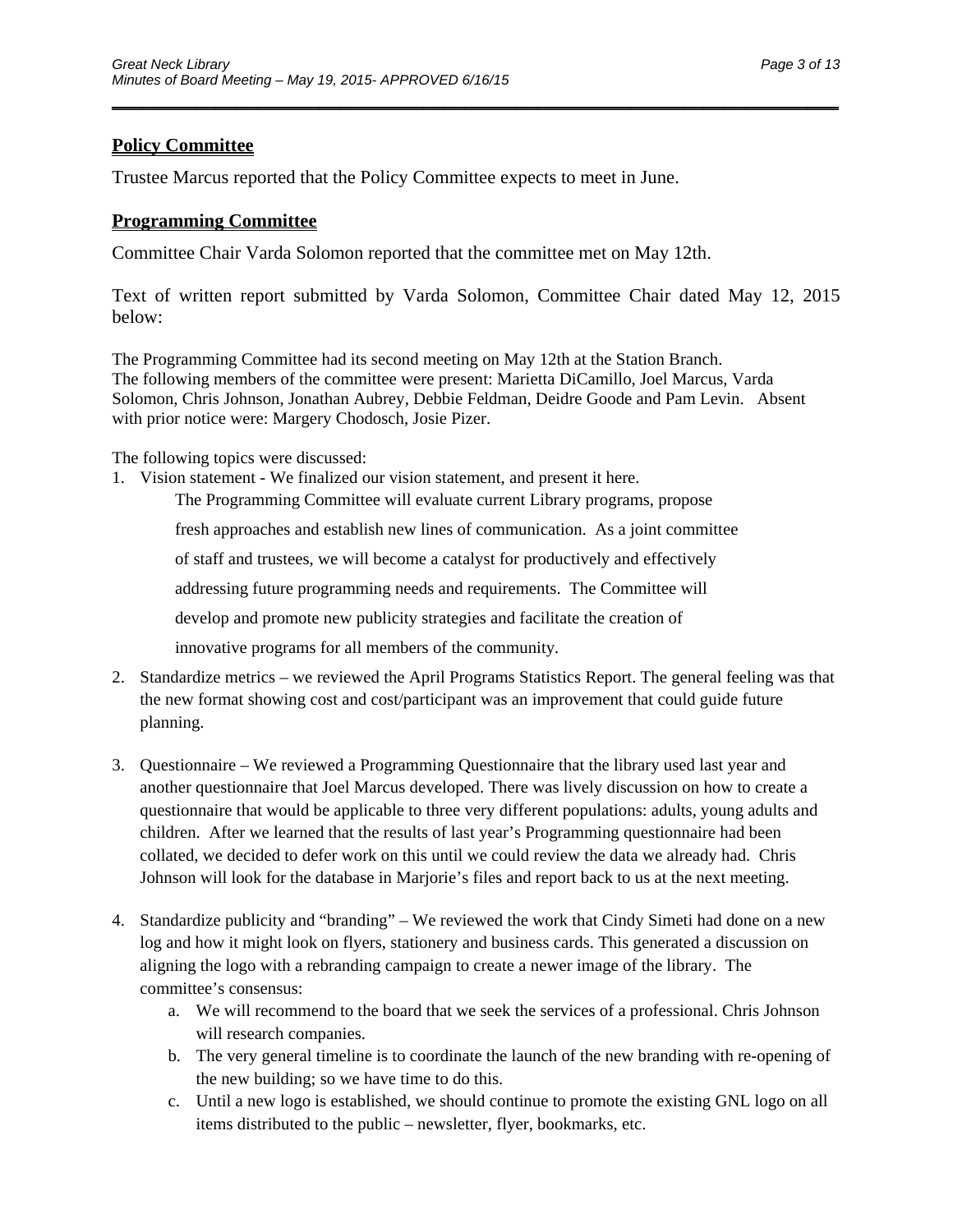5. Extend Community involvement. We continued discussion about hosting a "Town Hall" meeting in the fall. Debbie Feldman will start planning, and report back on her activities.

\_\_\_\_\_\_\_\_\_\_\_\_\_\_\_\_\_\_\_\_\_\_\_\_\_\_\_\_\_\_\_\_\_\_\_\_\_\_\_\_\_\_\_\_\_\_\_\_\_\_\_\_\_\_\_\_\_\_\_\_\_\_\_\_\_\_\_\_\_\_

- 6. Standardizing the intro/closing at library events. Although she could not attend the meeting, Marge Chodosch sent a document which we discussed. The committee made a couple of changes in the close to include references to the newsletter and website, and it will be distributed to the people who host programs.
- 7. Promote innovation Both the role of the library and its contents are changing rapidly. Several ideas were presented for new programs. The staff will keep the committee informed.
	- a. Video games– the library is in the process of acquiring some video games which will be used in programs, but are not for general circulation yet.
	- b. The April 21st streaming from the 92nd Street Y had 19 attendees. We discussed the timing for these programs and other considerations that might affect the size of the audience.
	- c. Chris Johnson presented a Human Books program. The committee thought it was a very original idea and encouraged her to go ahead with the program.
	- d. Debbie Feldman presented a flyer from the Speakers Bureau of the Nassau County Bar Association listing about 50 topics they would be willing to talk about. The committee felt that even though there are many professionals within our community that could also lead such presentations, it would be safest to use the Speakers Bureau because out focus must be on educating the public, not on providing a forum for advertising. She will get more information for us.
- 8. Museum passes Jon Aubrey presented information on costs and a spreadsheet comparing the Museum Pass offerings of other libraries. The committee expressed appreciation for the excellent research and asked Staff to meet to further review the data and make recommendations for museum additions or subtractions.

## **Website/Technology Committee**

Trustee Schaufeld reported that the committee held its first meeting on April 22 at 7:30 pm at Station Branch.

Text of written report submitted by Robert Schaufeld, Committee Chair dated April 22, 2015 below:

The initial meeting of the Technology Committee was held on April 22, 2015, at the Station Branch of the Library. The following members were in attendance: Chris Johnson, Justin Crossfox, Cindy Simeti, Kris Bauman, Shuqian Zhang, Garry Horodyski, Janet Fine, Irina Zaionts, Francine Krupski, Marietta DiCamillo, Robert Schaufeld. The meeting was called to order at 7:30pm.

The ultimate mandate of the Committee is to develop a comprehensive plan for the technological development of the Library working in conjunction with the Long Term Planning Committee. The purpose of the initial meeting was to survey the current status of the computers, software and equipment and to determine the immediate needs of the Library.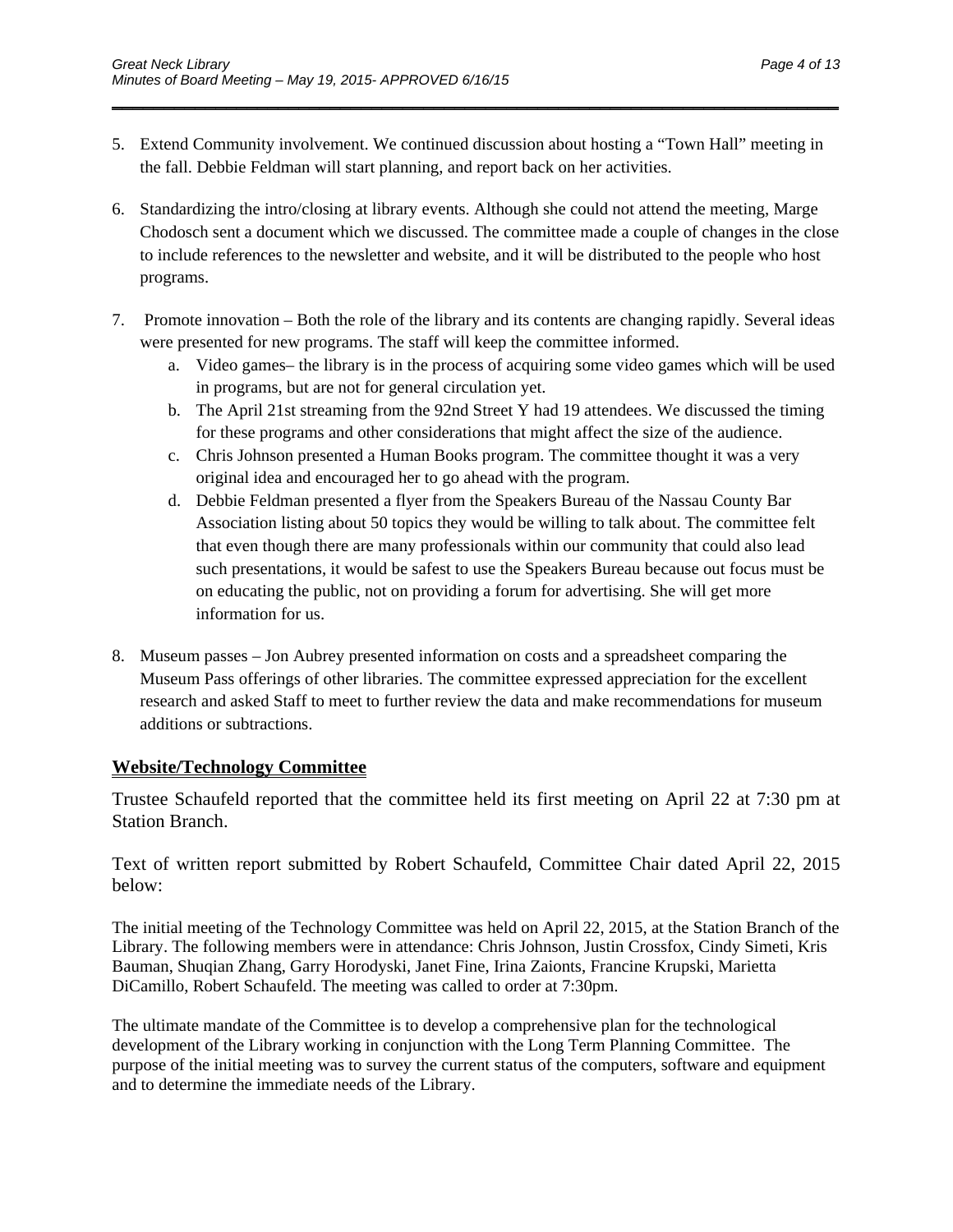### **EXISTING EQUIPMENT-**

### **Dire need of replacement-**

Public XP Computers Children's (List to be provided by Garry and Janet Hardware and software) Receipt printers Parkville- Children's room color printer needed Levels- Final Cut Pro- License (\$300) Parkville- Copier (leased) Need information from Neil Station- Copier (leased) "

#### **Serviceable-**

Network Servers (4 years old- updated hardware and software) Windows 7 current, New Business software ordered Evaluation of current configuration and functionality to be provided **Circulation** ILS Encore (3 years old) Millennium (4 years old) if Upgrade to Sierra would need  $2<sup>nd</sup>$  server (List and Specs of servers to be provided)

\_\_\_\_\_\_\_\_\_\_\_\_\_\_\_\_\_\_\_\_\_\_\_\_\_\_\_\_\_\_\_\_\_\_\_\_\_\_\_\_\_\_\_\_\_\_\_\_\_\_\_\_\_\_\_\_\_\_\_\_\_\_\_\_\_\_\_\_\_\_

#### **Short term acquisitions-**

**Levels-** Mac Mini (4-6), Lighting & Lighting Board, Tricaster (TV Studio in a box), speakers (2) per wish list dated March 24, 2015 of approx. \$16,000.00

# **For Main-**

Public Computers Children Staff (Numbers/specifications and Replacement cost needed)

#### **Needs going forward to enhance**

- 1. Full time IT person- Tabled for future discussion. List to be made of IT services that can be done in house and possible needs for full time dedicated employee.
- 2. Discussion regarding e-mail on Rackspace versus hosting on our own server. To be investigated further. Research to include cost of hardware and software necessary.
- 3. Discussion regarding video games and software for library program use and lending software. Sufficient interest existed for programming opportunities to recommend for next steps. Staff to start planning for July – September' 2015
- 4. Discussion regarding website- Beta version of website is currently offline and in awaiting permission to go live.
- 5. Discussion regarding conversion of newsletter from paper to digital. Use of Constant Contact to build e-mail list for newsletter and customer opt-out on new library card application. Options to be explored for in-house versus outside hosting of digital newsletter.
- 6. Discussion regarding enhancing our presence on social media.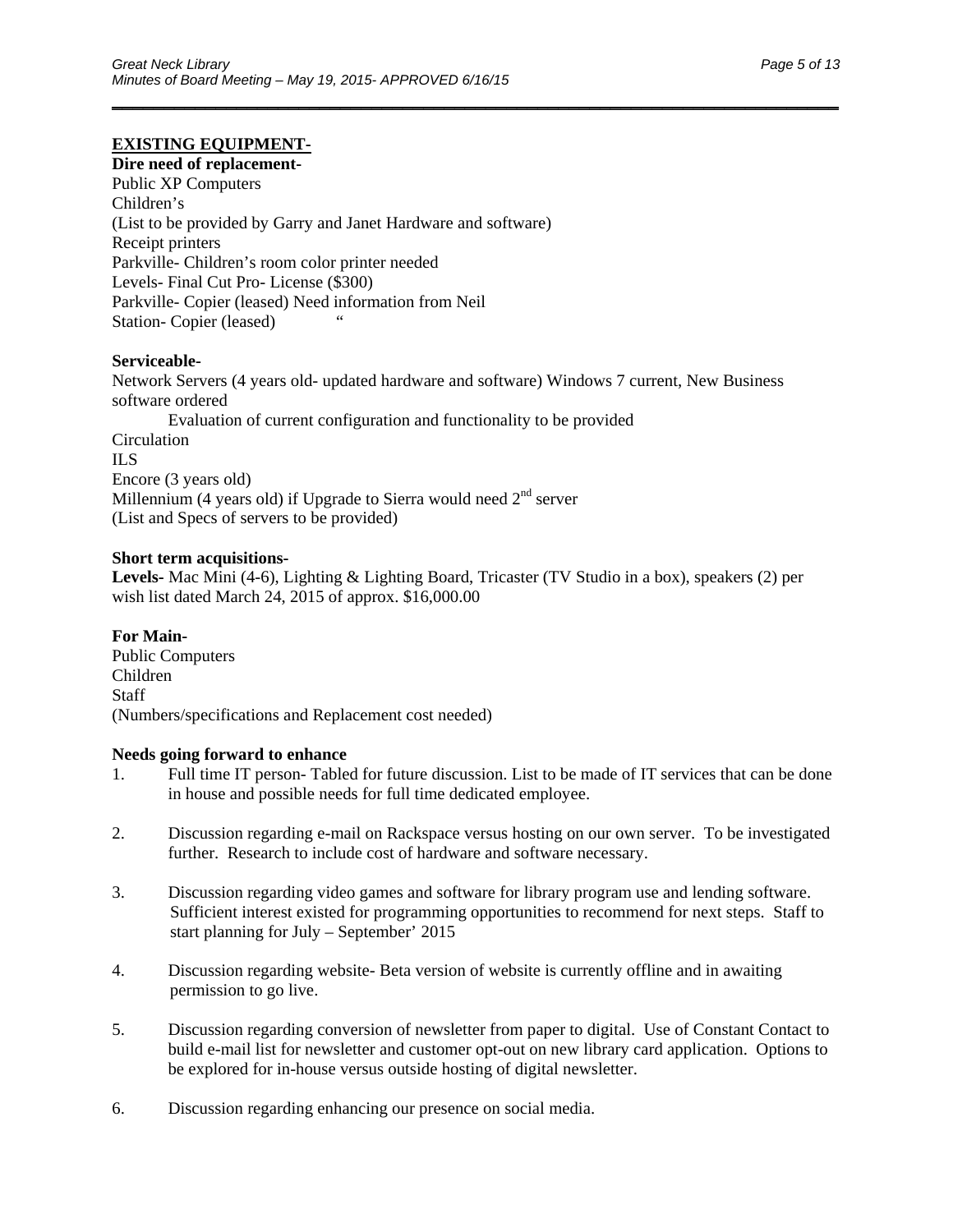- \_\_\_\_\_\_\_\_\_\_\_\_\_\_\_\_\_\_\_\_\_\_\_\_\_\_\_\_\_\_\_\_\_\_\_\_\_\_\_\_\_\_\_\_\_\_\_\_\_\_\_\_\_\_\_\_\_\_\_\_\_\_\_\_\_\_\_\_\_\_
- 7. Discussion regarding self check out.
- 8. Discussion regarding RFID for Main. Explore placement of equipment. Diagram to be provided.
- 9. Discussion regarding Audio/Video equipment for branches, Main and Main community room. Ability to view throughout network.
- 10. Discussion regarding streaming video services on loan to patrons. Roku, Amazon Fire Stick, Google Chromecast. To be explored further.
- 11. Smart Board to be investigated further for programming and training.
- 12. Video Conferencing research to be done.
- 13. Discussion regarding maker spaces for varied uses-
- 14. Discussion regarding LI Link/ INN Reach inter-loan system. To be referred to board for further investigation.
- 15. iPad- Kiosks for future discussion
- 16. Discussion regarding IntaNet/NLS. Need to find a new host or host internally. Determine hardware and software needs and cost to host.
- 17. Discussion regarding need for new Access Point to boost WiFi signal at Station branch. Committee recommends proposal submitted by Janet for submission to Board.
- 18. We need to investigate incremental software for our needs.
- 19. All further matters tabled for future meetings.

Meeting Adjourned at 9:30pm

#### **Committee recommendations-**

- 1) Video Games, Console and software acquisition to Board for referral to policy and finance committees.
- 2) LI Link/ INN Reach to be referred to Board for further investigation.
- 3) Place on Board calendar- Propose resolution to acquire Cisco Aironet 1602i Wireless Access Point for \$1,272.00.

#### **Staff Reports**

Great Neck Street Fair Report, by Meghan Tucker: President Marietta DiCamillo requested that more craft items be ordered for this event and any upcoming events (Auto Show in the fall).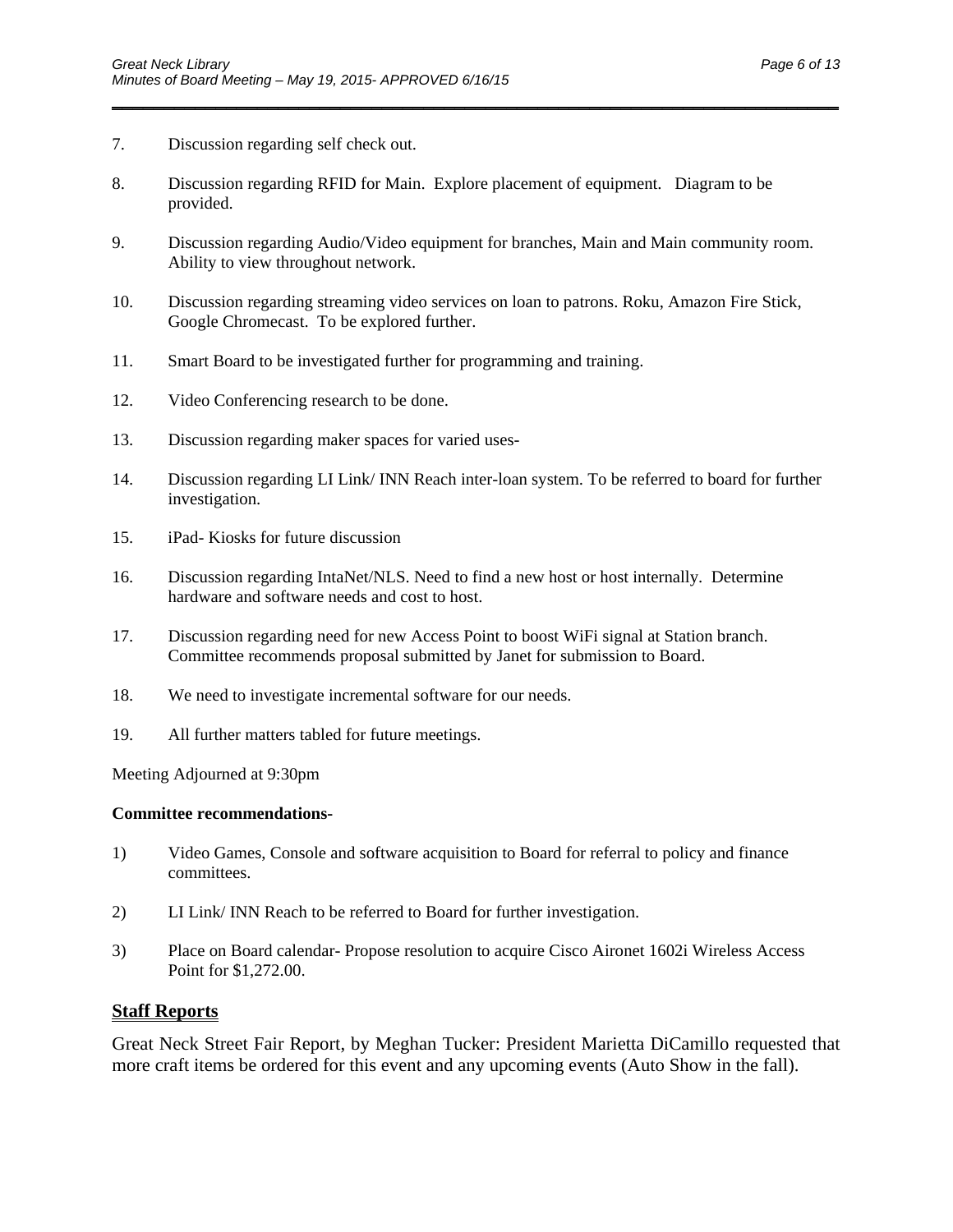### **Interim Director's Report**

Interim Director Christine Johnson specifically mentioned the move of the server units from the Main Branch building to the trailer. This was originally anticipated to take approximately one week but was successfully completed in only 10 hours. Kudos to Janet Fine, Gary Horodyski, Brian McNamara, Charles Wohlgemuth and Jose Rodriguez on a job well done.

\_\_\_\_\_\_\_\_\_\_\_\_\_\_\_\_\_\_\_\_\_\_\_\_\_\_\_\_\_\_\_\_\_\_\_\_\_\_\_\_\_\_\_\_\_\_\_\_\_\_\_\_\_\_\_\_\_\_\_\_\_\_\_\_\_\_\_\_\_\_

Ms. Johnson also hi-lighted the "Human Library" section of her report where volunteers come and share their stories in respectful conversation with our library patrons. It is a way to break down barriers within and outside the community. "We are all the same". She is seeking volunteers to tell their story and also invited the community to attend this interesting program.

Text of the Interim Director's written report dated May 14, 2015 below:

#### *Trailer Update*

On May 1, Janet Fine successfully completed the coordination of the move of the Computer and Telephone Server equipment out of the Main Building and into the Office Trailer in the Main parking lot. Charles Wohlgemuth rented a truck and, along with Jose Rodriguez, aided in the physical move of the equipment. Garry Horodyski and Brian McNamara helped oversee the placement and reinstallation of the equipment in the trailer. Janet provided the CorStar team with donuts and pizza to keep them on track and the move was completed in one business day. Kudos to all involved for making a very difficult task look so easy. Thanks also to James McHugh at NLS who hosted our redirected website message screen for the day, as coordinated with our webmaster, Shuqian Zhang and to all Staff who managed to keep materials moving in and out of the library using off-line circ and providing assistance via wireless enabled laptops. Charlie along with assistance from Holly Coscetta has arranged for the Telstar alarm service to be installed in the trailer. Other upgrades include the addition of hot water service for the restroom and a hot and cold Poland Spring water cooler for both the trailer and our Lakeville branch at an approximate combined cost of \$72 per month.

#### *Construction Update*

Today we received word from the Town of North Hempstead that the Building Plans were approved! Tomorrow morning we will be getting a letter outlining the remaining steps needed to secure the actual permits to begin construction. VRD and the subcontractors have completed all of the asbestos abatement in the building with the exception of the roof. All possible demolition work has also been completed. This means that work will stop as of Monday, May 18 and will not continue on site until the permit is released. VRD has been working forward as regards to investigating and ordering materials and planning coordination with all of the subcontractors. Be sure to check out the Flickr link from the Renovation page of the library website to see the latest developments at Main.

#### *Technical Services*

The monthly statistical reports prepared by Wanda Lei are attached. We continue to weed the collection to alleviate the shelf space pressure at the branches. Wanda has been working with Jill Balk to rearrange some of the collections at Station to make better use of existing shelving. In addition, these two staff members did a super job of cleaning out and organizing the shelves along the back hallway to be sure that the fire exit remains easily accessible in the event of an emergency. Wanda has also been coordinating with Charlie and Jose to begin moving bins of library materials to be housed in the Lakeville basement. While the plan is to leave them in storage until Main reopens, Wanda is inventorying these items prior to storage so that they can be retrieved if there is a dire need to retrieve any of the items during the remainder of this renovation period.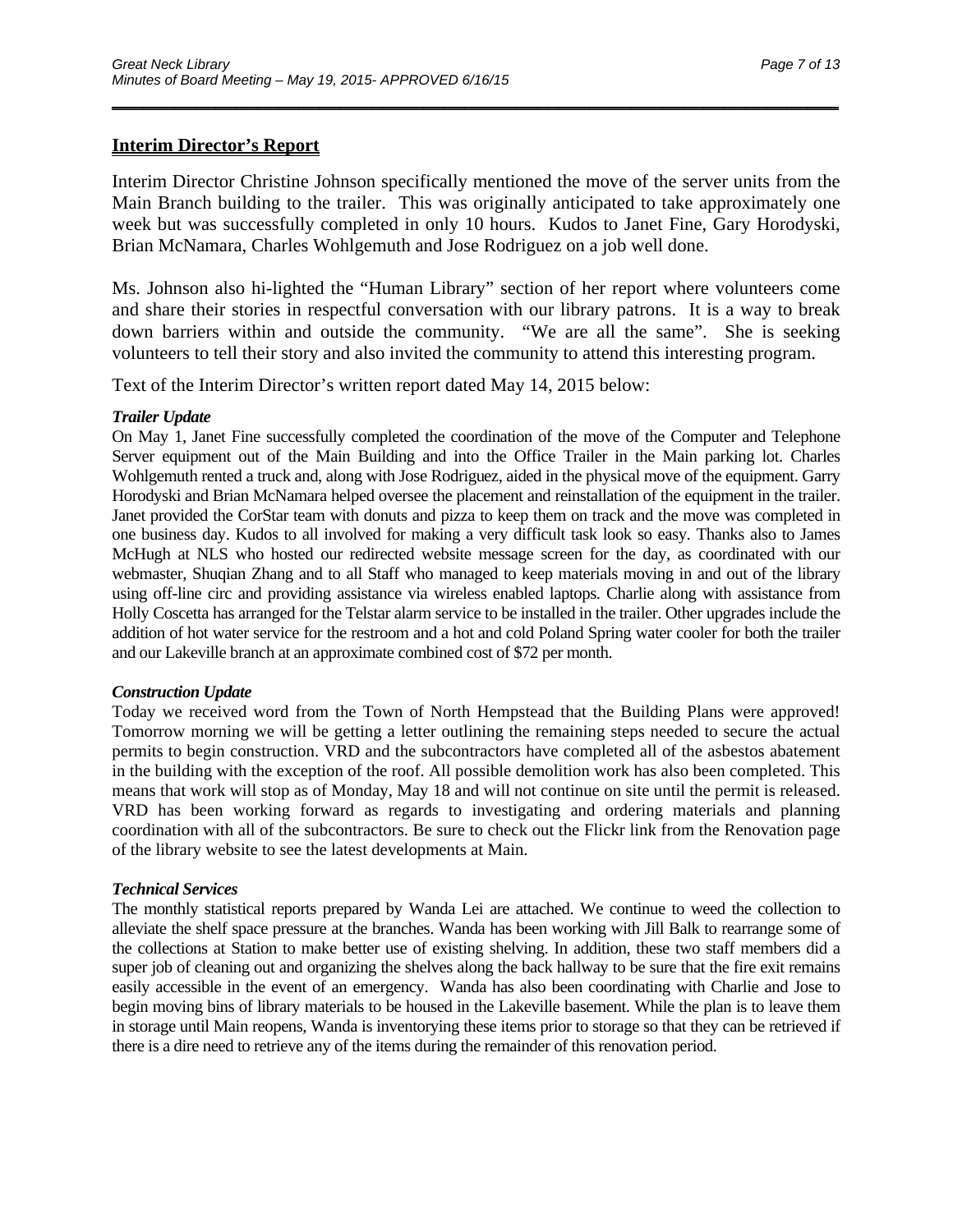#### *Programming*

I have created an Adult Programming Staff team consisting of Debbie Feldman, Cindy Simeti, Pam Levin, Margie Chodosch and myself. We have been meeting on a regular basis over the last few weeks to plan and organize the adult programming activities for the months of June-September, with a look forward towards October-December. Pam and Margie attended the NCLA Programming Showcase at the end of April and identified a number of high quality performers that we would like to schedule both in the coming months and as part of a grand opening celebration week-end of events when the Main Library reopens in 2016.

\_\_\_\_\_\_\_\_\_\_\_\_\_\_\_\_\_\_\_\_\_\_\_\_\_\_\_\_\_\_\_\_\_\_\_\_\_\_\_\_\_\_\_\_\_\_\_\_\_\_\_\_\_\_\_\_\_\_\_\_\_\_\_\_\_\_\_\_\_\_

We are planning to feature a special summer Sunday Afternoon music performance by Alexa Politis, an up and coming performer of popular songs with a powerful voice, at the Atria on Sunday, July 19 at 2 pm. Other planned events include a continuation of computer classes at Parkville, two Singles Mingle nights at Station one in July and one in August. The monthly Socrates Salon and our weekly film program will also continue through the summer. A Young Adult book discussion of John Green's *Paper Towns* is planned to coincide with the release of the movie in July. For September, we are planning a book discussion of *The Light Between Oceans* which is also being coordinated with the anticipated movie release.

We are also finalizing the details for a series of Family Origami nights on Mondays at Station and Friday night Family game nights at Lakeville. September is Library Card Sign-Up month. ALA's official spokes-beagle for the event is Snoopy. So, we are planning to have some family events focused around Snoopy. Neil is contacting our insurance partner, MetLife, to see if they can provide us with a Snoopy appearance at the library.

Overall, we plan to keep adult programming light over the summer as there are so many other activities occurring around town as well as competing with residents' travel schedules. As in previous years, our focus will be on Children's, Young Adults and Junior Levels programming. Hand-in-hand with the lighter schedule is a planned lighter, easier to read newsletter. We continue our efforts to begin moving patrons to an online version.

Looking ahead to October, as discussed at the May Programming Committee meeting, we are laying the groundwork for a *Human Library* event for a Sunday in October at our Lakeville Branch. Our first planned news release is attached to this report providing more background on this thought provoking event. Donna Litke, one of our part-time Reference Librarians, has been instrumental in researching, educating us and planning for this event. Ron Gross of Socrates Salon fame has also agreed to assist and facilitate our *Human Library Day.* 

Finally, on Sunday, May 3rd, the Great Neck Library Music Advisory Committee (MAC) celebrated its 45th Anniversary with a concert at Temple Emanuel. The New Asia Chamber Music Society Quartet performed. Unfortunately, the event competed with the Annual Great Neck Street Fair and one of our first truly warm Spring days which affected the attendance. Thank you to Debbie Feldman for all of her efforts in the planning of this event. The Committee appreciated Trustee Solomon's appearance and kind words at the opening of the program. It was also appreciated that Councilwoman Anna Kaplan spoke and presented certificates to *Gabe Chieco (founding member), Michele Ganz (co-chair) and Estelle Pace, the MAC members who were present. (Beatrice Aubrey and Mary Dehn were unable to attend.). Certificates were also provided by Michele Schimmel's Office and the Village of Lake Success.*

#### *Bookdrop at Great Neck House*

Unfortunately, the clearance sale on the planned model for the outdoor bookdrop at Great Neck House ended on May 1st. However, I was able to get the Sales Rep to provide us with the two galvanized steel carts at no charge to help keep the overall cost of the bookdrop down to the amount as quoted in the proposal referenced in the resolution and included in this packet. Charlie will be working with the Park District Staff to have a concrete pad laid on the island in the parking lot where the drop will be placed. If all goes as planned, the bookdrop should be in place by mid-June.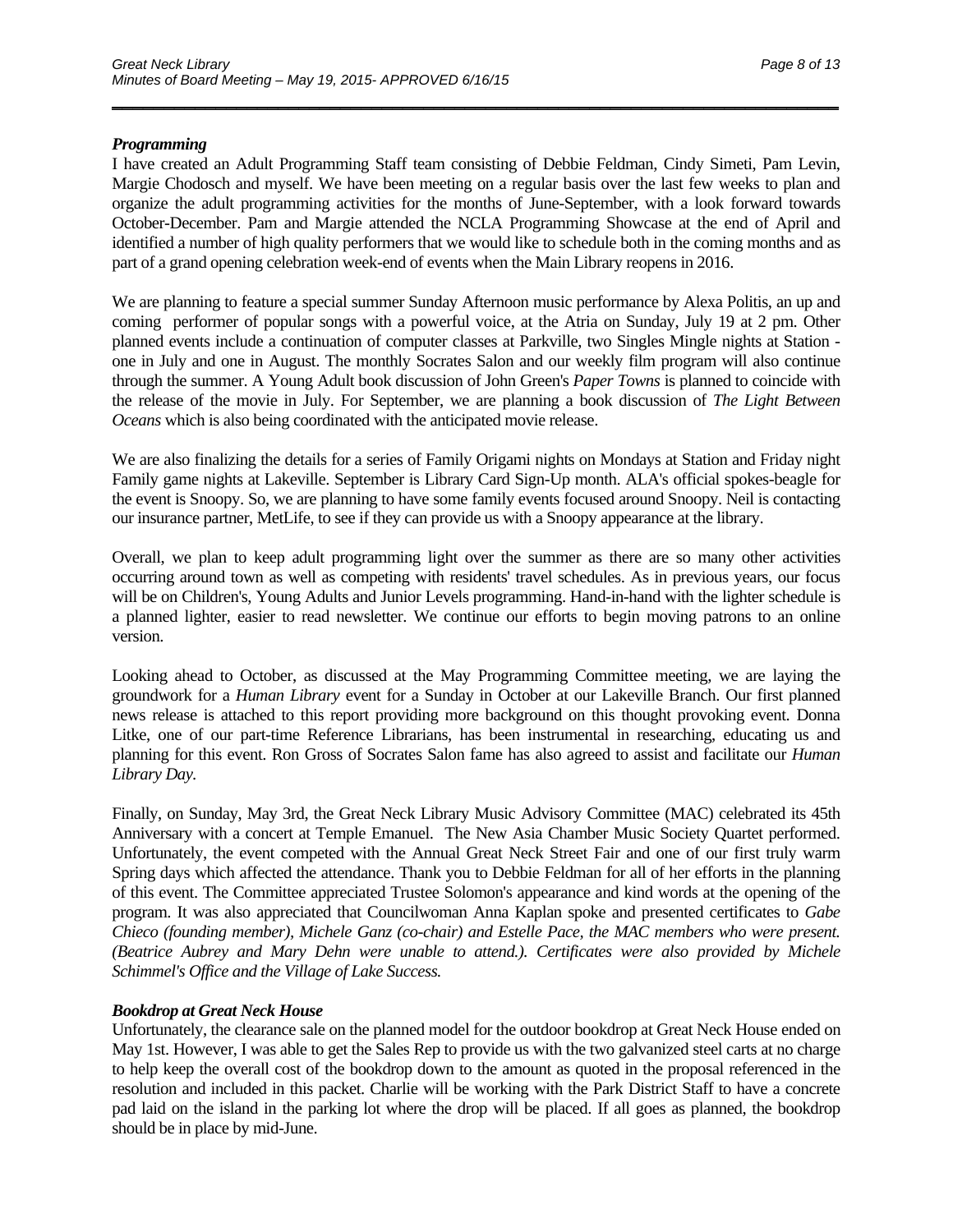#### *Audiovisual Updates*

Pam reports that she has ordered over 200 new OverDrive titles in all genres and formats using the additional funds allocated by the Board. To-date, she has spent \$12,138.84 of the \$28,000. Pam confirms that many of the newly purchased titles have already been downloaded. Our OverDrive Collection now has a total of 1,710 titles.

\_\_\_\_\_\_\_\_\_\_\_\_\_\_\_\_\_\_\_\_\_\_\_\_\_\_\_\_\_\_\_\_\_\_\_\_\_\_\_\_\_\_\_\_\_\_\_\_\_\_\_\_\_\_\_\_\_\_\_\_\_\_\_\_\_\_\_\_\_\_

On tonight's agenda is the approval of the wireless upgrade for the A/V room at Station. This enhancement will enable A/V staff to more easily train and troubleshoot technical queries regarding using the OverDrive collection with patron-owned wireless devices.

In response to patron requests, Pam, Janet, Marleen Wiercx and I worked together to create two new website lists featuring new A/V purchases prior to actual release dates. These items have always been available in the catalog for patron holds, however, these lists now make the titles more easily accessible for patrons. Shuqian has worked her usual magic to nicely feature these lists on our website.

#### *Great Neck Chamber of Commerce*

On April 30, Trustee Ferrante Krupski, Trustee Shaufeld and I represented the Library at the Chamber's 100th Anniversary Gala Dinner. The Chamber honored a number of local merchants along with Councilwoman Lee Seeman and her husband Murray Seeman, former Mayor of Great Neck Estates who is one year older than the Chamber! It was a lovely evening. I did make a point of thanking Supervisor Bosworth for her staff's efforts in helping the library secure the permits and approvals needed for our renovation. In particular, I commended the assistance of our advocate, Lauren Summa. The Chamber did recognize the library in its signage and posters for providing the historical images that were used to highlight the 100 year history of the Great Neck merchant community.

As always, I thank you for your attention to this report.

## **OLD BUSINESS**

## **Wireless Upgrade/Wireless Access Point-**

**Upon motion by Robert Schaufeld and seconded by Francine Ferrante Krupski and after discussion, it was,** 

**RESOLVED,** that the Board of Trustees of the Great Neck Library authorize the purchase of a Cisco Aironet 1602i Autonomous Wireless Access Point for installation in the Library Station Branch, as set forth in the quotation dated April 15, 2015 from Corstar, at a cost not to exceed \$1,300; such funds to be charged against the Main Building and Special Services Fund.

**VOTE:** Yes – 7 (DiCamillo, Ferrante Krupski, Solomon, Marcus, Pizer, Schaufeld, Fuller) *MOTION CARRIED UNANIMOUSLY* 

## **Video Game Equipment-**

## **Upon motion by Robert Schaufeld and seconded by Michael Fuller and after discussion, it was,**

**RESOLVED,** that the Great Neck Library Board of Trustees approve the purchase of Video Game equipment and games at a cost not to exceed \$1,500, as outlined in the attached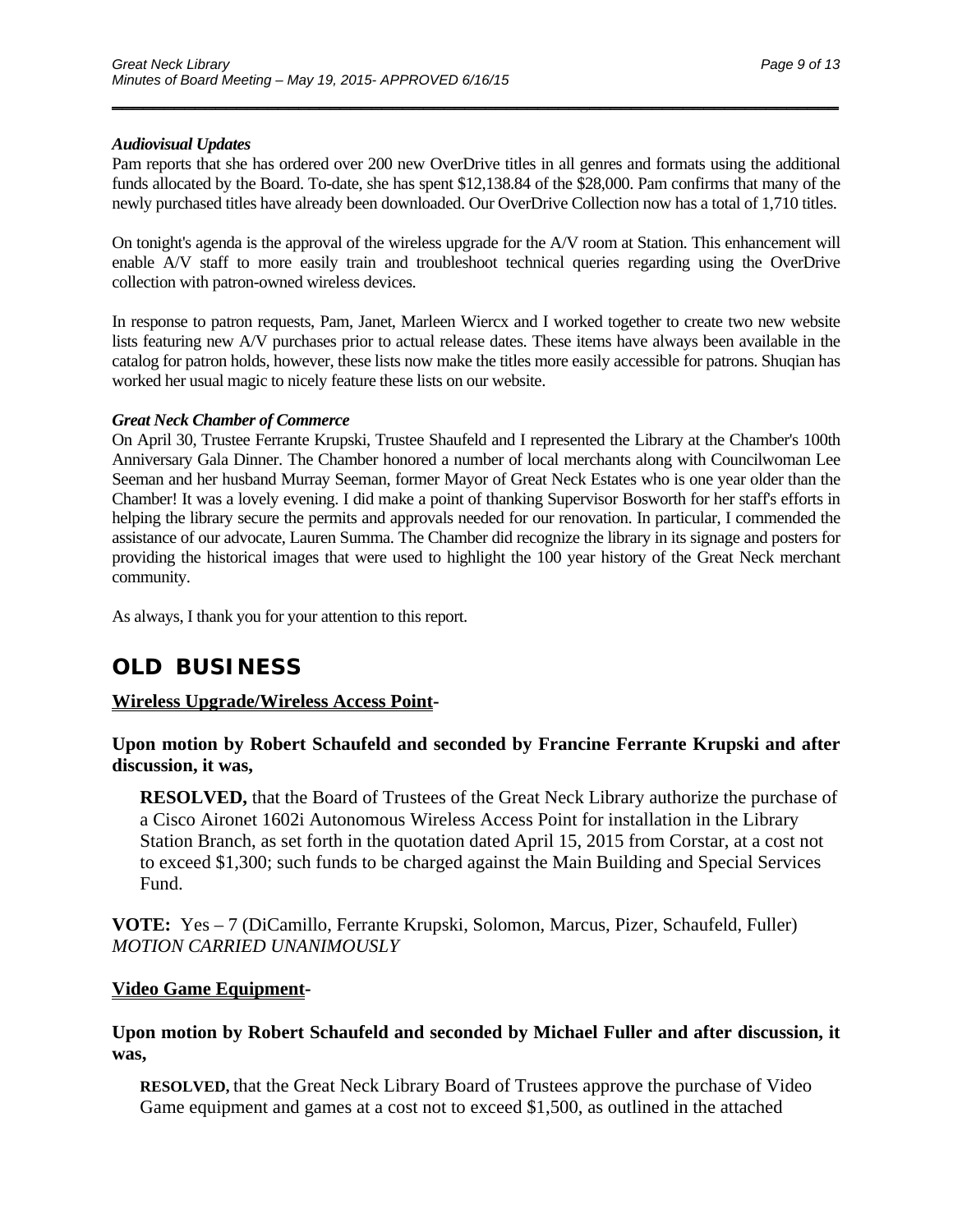proposal, to be used for programs offered by all Library Departments, this amount to be evenly charged against the Adult's, Children's and Junior Levels Programming budgets.

\_\_\_\_\_\_\_\_\_\_\_\_\_\_\_\_\_\_\_\_\_\_\_\_\_\_\_\_\_\_\_\_\_\_\_\_\_\_\_\_\_\_\_\_\_\_\_\_\_\_\_\_\_\_\_\_\_\_\_\_\_\_\_\_\_\_\_\_\_\_

**VOTE:** Yes – 7 (DiCamillo, Ferrante Krupski, Solomon, Marcus, Pizer, Schaufeld, Fuller) *MOTION CARRIED UNANIMOUSLY* 

## *Public Comment: Arlene Nevens*

## **Inn Reach Long Island**

Ms. Johnson explained that this is an interactive software link to connect and share catalogs with the Nassau and Suffolk county libraries. It will greatly reduce the amount of paperwork presently needed to process requests with outside libraries

There are two costs associated with the INN-Reach Link: an annual fee to ALIS for participation of \$2,500.00 and a fee from Innovative of \$17,500.00 for Year One comprised of a \$10,000.00 subscription fee for year one and an initial set-up fee of \$7,500.00.

Secretary Varda Solomon asked for statistics to be supplied if this is put in place. President DiCamillo asked if any special equipment is needed to support this link. Ms. Johnson stated that the link is web based therefore; no additional equipment would be needed. She further explained that Suffolk libraries would get items to Nassau and they would then be distributed and vice versa. Dependency for delivery through Nassau Library System.

The Library Director of Sea Cliff, Arlene Nevens, was present and currently has this link in place. She offered to share her statistics.

The Board of Trustees then agreed to send this discussion item to the Finance Committee for their recommendation.

## **Transfer to Main Building and Special Services Fund**

**Upon motion by Francine Ferrante Krupski and seconded by Josie Pizer and after discussion, it was,** 

**RESOLVED,** that the Great Neck Library Board of Trustees authorize the transfer of \$1,354,500 from the General Operating Fund to the Main Building and Special Services Fund in accordance with the approved 2014-2015 Budget to finance anticipated renovation expenses not financed through the DASNY bond.

**VOTE:** Yes – 7 (DiCamillo, Ferrante Krupski, Solomon, Marcus, Pizer, Schaufeld, Fuller) *MOTION CARRIED UNANIMOUSLY* 

*Public Comment: Karen Rubin, Fred M. (?)*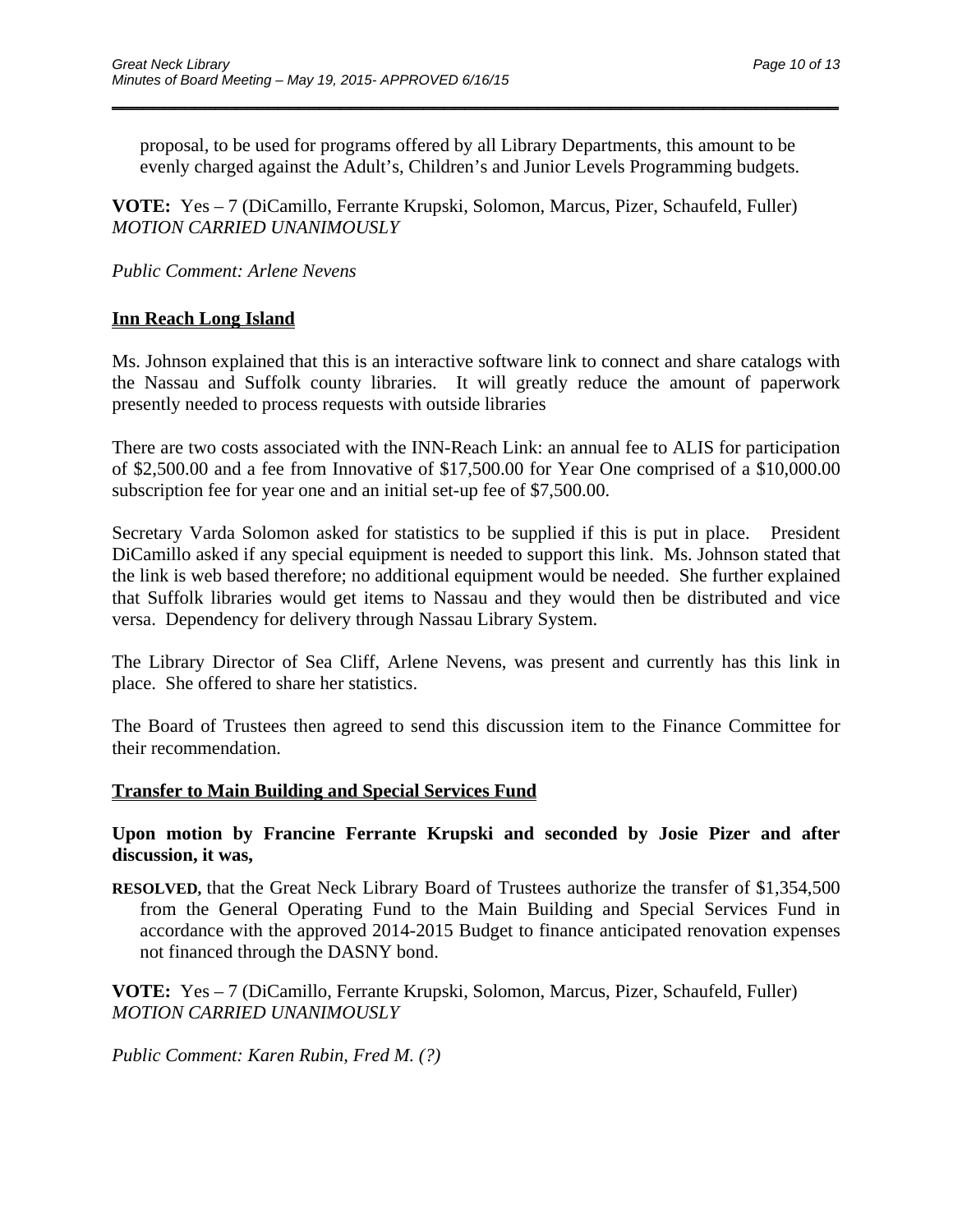## **NEW BUSINESS**

## **Appointment of Library Director**

## **Upon motion by Francine Ferrante Krupski and seconded by Varda Solomon and after discussion, it was,**

\_\_\_\_\_\_\_\_\_\_\_\_\_\_\_\_\_\_\_\_\_\_\_\_\_\_\_\_\_\_\_\_\_\_\_\_\_\_\_\_\_\_\_\_\_\_\_\_\_\_\_\_\_\_\_\_\_\_\_\_\_\_\_\_\_\_\_\_\_\_

**RESOLVED,** that the Great Neck Library Board of Trustees authorize President Marietta DiCamillo to execute an agreement by the Great Neck Library and Ekaterini Giotsas, the Director to be of the Great Neck Library, at a salary of \$150,000.00 with full benefits.

Discussion: Trustee Ferrante Krupski explained that the committee had interviewed 5 candidates, and narrowed it down to 2 highly qualified finalist candidates. The two finalists were invited back for a second interview ad to meet the staff. From the two finalists, the committee selected Kathy Giotsas.

*Public Comment: Jean Pierce, Naomi Penner, Janet Esagoff, Tina Domitrz, Fred* M. (?) **VOTE:** Yes – 7 (DiCamillo, Ferrante Krupski, Solomon, Marcus, Pizer, Schaufeld, Fuller) *MOTION CARRIED UNANIMOUSLY* 

## **Acceptance of NYS Great Neck Library Annual Report**

## **A motion was made by Joel Marcus and seconded by Michael Fuller**

That the Great Neck Library Board of Trustees accept the New York State Great Neck Library 2014 Annual report for public and association libraries as presented.

*Trustee Solomon cited a list of issues in the report that will be addressed.* 

## **Upon motion by Varda Solomon and seconded by Francine Ferrante Krupski the motion was:** *MOTION TABLED*

## **Acceptance of the Construction Administration Phase**

**Upon motion by Michael Fuller and seconded by Francine Ferrante Krupski and after discussion, it was,** 

**RESOLVED,** that the Great Neck Library Board of Trustees acknowledge KG&D Architect's successful conclusion of the Building Phase and accept their budget of 1.9% of the \$11,190,000.00 Construction Documents Estimate or \$212,610.00 as per our agreement with KG & D Architects to be charged to the Main Building and Special Services Fund.

*Public Comment: Fred M. (?)* 

**VOTE:** Yes – 7 (DiCamillo, Ferrante Krupski, Solomon, Marcus, Pizer, Schaufeld, Fuller) *MOTION CARRIED UNANIMOUSLY*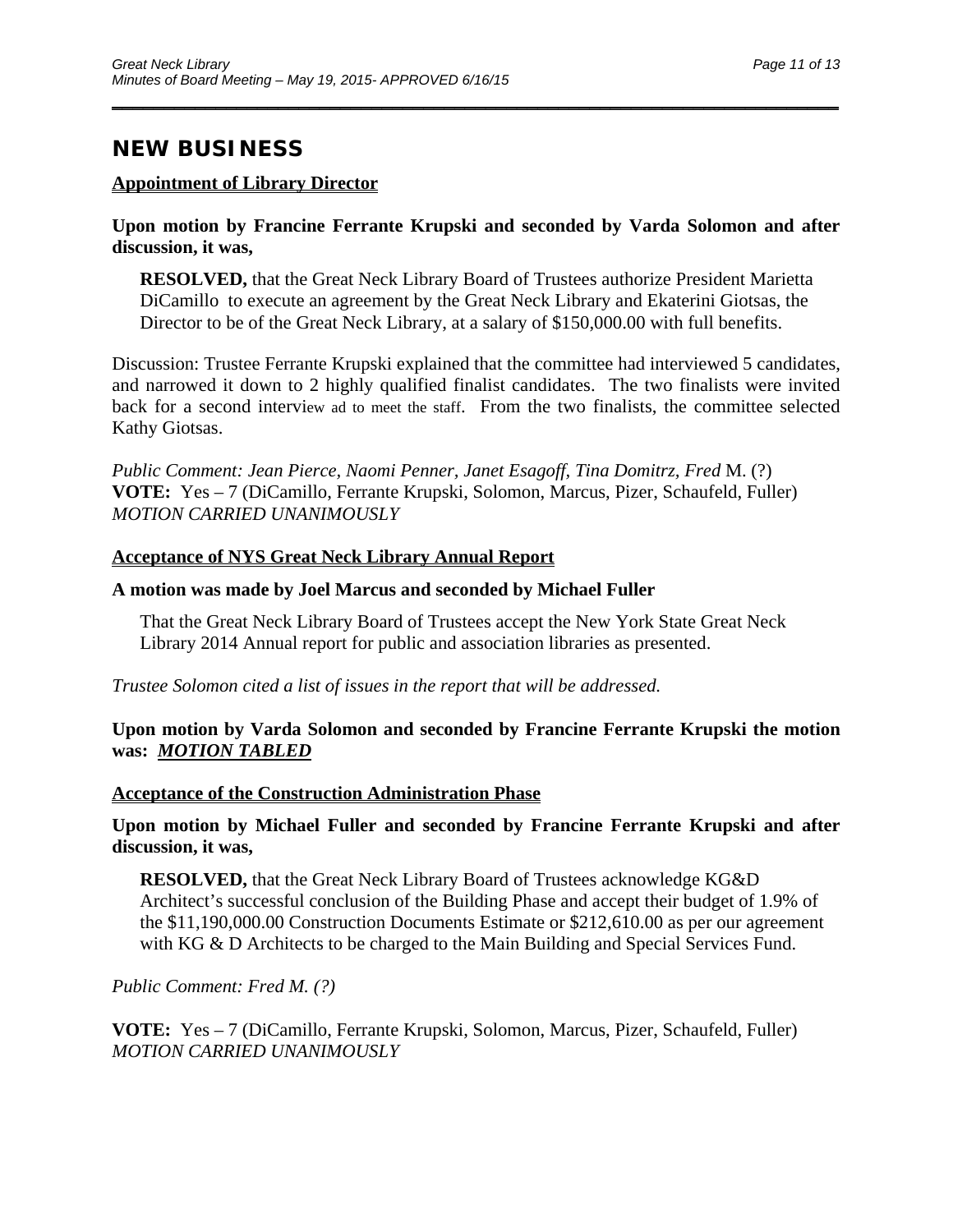## **Authorize to Disburse Town of North Hempstead Permit Fees**

### **Upon motion by Josie Pizer and seconded by Varda Solomon and after discussion, it was,**

\_\_\_\_\_\_\_\_\_\_\_\_\_\_\_\_\_\_\_\_\_\_\_\_\_\_\_\_\_\_\_\_\_\_\_\_\_\_\_\_\_\_\_\_\_\_\_\_\_\_\_\_\_\_\_\_\_\_\_\_\_\_\_\_\_\_\_\_\_\_

**RESOLVED,** that the Great Neck Library Board authorize an additional \$20,000 for required permit fees, increasing the Main Building and Special Services Fund Capital Budget for this expense from \$25,000 to \$45,000; and further

I move that the Board of Trustees of the Great Neck Library authorize the payment of \$35,156 to the Town of North Hempstead for required building permit fees, to be charged to the Permit Fees line of the Capital Budget in the Main Building and Special Services Fund.

**VOTE:** Yes – 7 (DiCamillo, Ferrante Krupski, Solomon, Marcus, Pizer, Schaufeld, Fuller) *MOTION CARRIED UNANIMOUSLY* 

## **Holiday Closings & Sunday Hours**

**Upon motion by Joel Marcus and seconded by Francine Ferrante Krupski and after discussion, it was,** 

**RESOLVED,** that the Great Neck Library Board of Trustees accept the September 2015 to August 2016 Schedule of Holiday Closings & Sunday Hours as presented.

**VOTE:** Yes – 7 (DiCamillo, Ferrante Krupski, Solomon, Marcus, Pizer, Schaufeld, Fuller) *MOTION CARRIED UNANIMOUSLY* 

## **Book Drop for the Great Neck House**

## **Upon motion by Varda Solomon and seconded by Joel Marcus and after discussion, it was,**

**RESOLVED,** that the Great Neck Library Board of Trustees approve the purchase of a 4Ever 70 Series SuperMaxx Dual Book drop from Kingsley Companies at a cost not to exceed \$7,100.00 to be charged to the Main Building and Special Services Fund.

**VOTE:** Yes – 7 (DiCamillo, Ferrante Krupski, Solomon, Marcus, Pizer, Schaufeld, Fuller) *MOTION CARRIED UNANIMOUSLY* 

## *Public Comment: Naomi Penner*

## **Carpet at Lakeville**

## **Upon motion by Michael Fuller and seconded by Varda Solomon and after discussion, it was,**

**RESOLVED,** that the Great Neck Library Board of Trustees approve the purchase and installation of new carpet tile at the Lakeville Branch from Harry Katz Carpet in Mineola at a cost not to exceed \$5,000.00 to be charged against the Branch & Special Services Fund.

**VOTE:** Yes – 7 (DiCamillo, Ferrante Krupski, Solomon, Marcus, Pizer, Schaufeld, Fuller) *MOTION CARRIED UNANIMOUSLY*